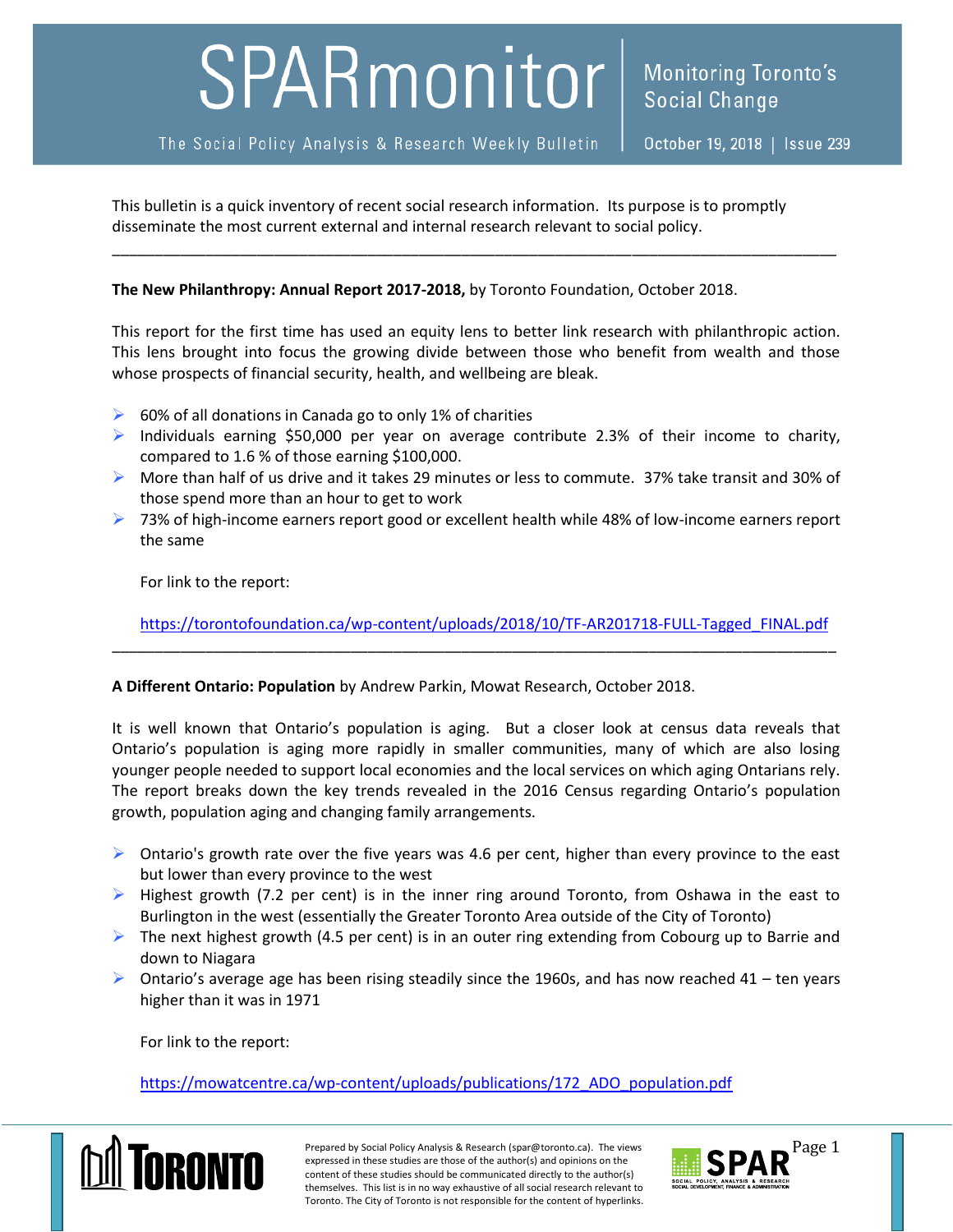## **Quarterly Demographic Estimates: April to June 2018** by Statistics Canada, September 2018.

According to preliminary population estimates, Canada had historically rapid population growth last quarter, bringing the population up to 37 million. This quarterly increase is the highest in absolute numbers for a second quarter during the study period from July 1971 to July 2018. All quarters combined, the only time the increase was greater was between July 1 and October 1, 2017, when Canada recorded a significant increase in the number of non-permanent residents.

\_\_\_\_\_\_\_\_\_\_\_\_\_\_\_\_\_\_\_\_\_\_\_\_\_\_\_\_\_\_\_\_\_\_\_\_\_\_\_\_\_\_\_\_\_\_\_\_\_\_\_\_\_\_\_\_\_\_\_\_\_\_\_\_\_\_\_\_\_\_\_\_\_\_\_\_\_\_\_\_\_\_\_\_\_

- On July 1, 2018, Canada's population was estimated at 37,058,856
- $\triangleright$  Between April 1 and July 1, 2018, Canada's population grew by 168,687 (+0.5%), the second largest increase in absolute numbers for a single quarter during the study period from 1971 to 2018
- In the second quarter of 2018, Canada's population growth was mostly due to international migration (+138,978), a level never before seen for any quarter
- In Ontario, interprovincial migration was positive in the second quarter (+3,274), marking 12 consecutive quarters of gains in its exchanges with the other provinces

For link to the report:

<https://www150.statcan.gc.ca/pub/91-002-x/91-002-x2018002-eng.pdf>

**Raising Canada: A Report on Children in Canada, Their Health and Well-Being** by Children First Canada, University of Calgary, 2018.

\_\_\_\_\_\_\_\_\_\_\_\_\_\_\_\_\_\_\_\_\_\_\_\_\_\_\_\_\_\_\_\_\_\_\_\_\_\_\_\_\_\_\_\_\_\_\_\_\_\_\_\_\_\_\_\_\_\_\_\_\_\_\_\_\_\_\_\_\_\_\_\_\_\_\_\_\_\_\_\_\_\_\_\_\_

The purpose of this brief report is to paint a high-level picture of children in Canada, and their health and wellbeing, using readily available, reputable sources of data. It begins by describing the current population of children across Canada and trends over time. Do we have more or fewer children in Canada now compared to the past? What about the future? Which parts of the country do they live in? The report then turns to the health and wellbeing of the children.

- $\triangleright$  The fertility rate in Canada has been falling since 2009, when it was 1.68 children (live births) per woman, to 1.54 in 2016, the lowest observed rate since 2003
- $\triangleright$  Canada ranks 30th of 44 OECD countries at 4.7 deaths per 1,000 live births (in 2014)
- In 2016, there were 7,865,725 children living in Canada out of a total population of 35,151,728
- $\triangleright$  Between 2000 and 2010, the population of children and youth age 0 to 24 years increased from 10,049,141 to 10,208,400

\_\_\_\_\_\_\_\_\_\_\_\_\_\_\_\_\_\_\_\_\_\_\_\_\_\_\_\_\_\_\_\_\_\_\_\_\_\_\_\_\_\_\_\_\_\_\_\_\_\_\_\_\_\_\_\_\_\_\_\_\_\_\_\_\_\_\_\_\_\_\_\_\_\_\_\_\_\_\_\_\_\_\_\_

For link to the report:

<https://obrieniph.ucalgary.ca/files/iph/raising-canada-report.pdf>



Prepared by Social Policy Analysis & Research (spar@toronto.ca). The views Page 2 expressed in these studies are those of the author(s) and opinions on the content of these studies should be communicated directly to the author(s) themselves. This list is in no way exhaustive of all social research relevant to Toronto. The City of Toronto is not responsible for the content of hyperlinks.